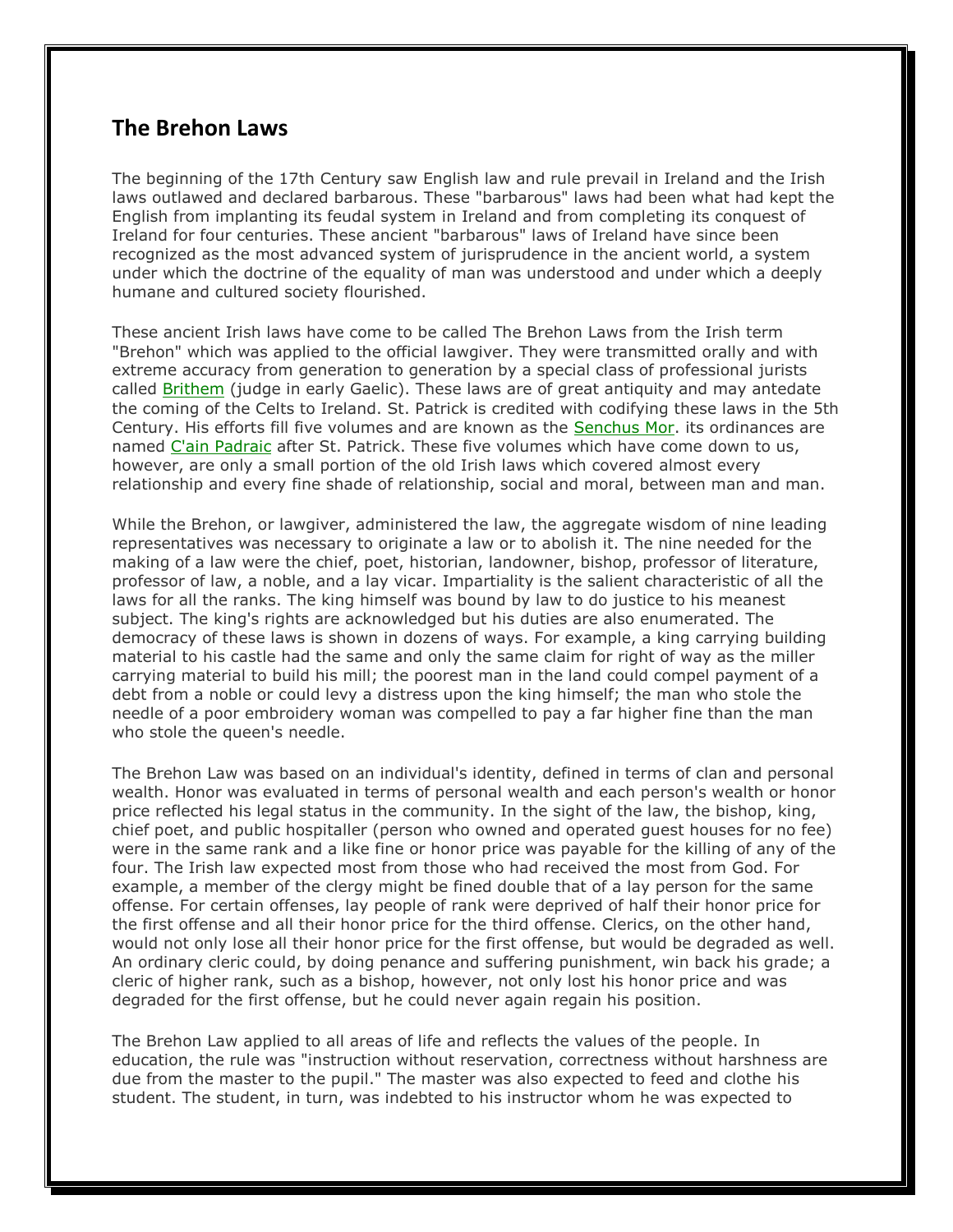support in his old age if the instructor was incapacitated or had no clan to care for him. Under the law, anyone who insulted or assaulted a student was guilty of insult or assault to the teacher. It was, therefore, to the teacher that a fine was paid. It was also the law that a student pay to his teacher the first fee earned by him when he graduated into a profession. Even though the mass of the people was not educated, all, including women, who desired an education could get one under the law.

While women in the Western World have been emancipated for less than a century, women in ancient Ireland were nearly on an equal footing with men. They were queens in their own right and led troops into battle. Women always held a place of respect in Celtic society and were accorded their rights as well. It took English law and civilization "to put women in their place." Ironically, the stamping out of the Brehon Laws, and with them the rights of women, was finally accomplished under Queen Elizabeth of England.

In ancient Ireland, under Brehon Law, the lowest clansman stood on an equal footing with his chieftain. For example, it is recorded that when several Irish Kings visited Richard II in Dublin, the Irish kings sat down to dinner with their minstrels and entire retinue as was their custom. The English were appalled by such a display of egalitarianism and soon rearranged things so that the Irish royalty ate separately from the rest of their attendants. The Irish gave in to this demand of the English in order to be courteous guests even though it went very much against their inclination and custom.

It should not be surprising that it was in this race of Gaels, where the equality of man was so well understood and practiced, that woman stood emancipated from the remotest time. Indeed, women in ancient Ireland were often eligible for the professions, and for rank and fame. They were druidesses, poets, physicians, sages, and lawgivers. Bridget was not only the name of the ancient Irish goddess who represented poetry and wisdom, and of the later saint who helped to spread Christianity throughout Ireland, but was also the name of an Irish lawgiver, Brigid Brethra, or Brigid of the Judgments, who lived about the time of Christ. It is this Brigid who is responsible for granting the right to women to inherit the land from their fathers in the absence of sons.

Under Brehon Law women were equal to men with regard to education and property. After marriage, the woman was a partner with, and not the property of, her husband. She remained the sole owner of property that had been hers prior to marriage. Property jointly owned by her and her husband could not be sold without her approval and consent. A married woman retained the right to pursue a case at law as well as recover for debt in her own person. In certain cases of legal separation for good cause, the wife not only took with her all of the marriage portion and gifts, but an amount over and above that for damages.

Because of their equality, or near equality, with men in other realms, women warriors frequently felt it was their duty to take up arms and march into battle with their brothers or husbands. Beginning with the warrior Queen of the Milesians, the Book of Invasions lists several women leaders. In the Ulster cycle of tales the noblest warrior of Ulster, Cuchulainn, was taught the art of war by a woman warrior named Aoive, and fought his greatest battles against the forces of Queen Maeve of Connacht.

It was only in 697 that women were exempted from warfare. The law exempting them is known as the Cain Adanman after St. Adanman, who, at his mother's behest, fought for this exemption. It seems that St. Adanman's mother, Ronait, was appalled by the barbarity she witnessed of one woman with an iron sickle savagely tearing apart another woman in battle.